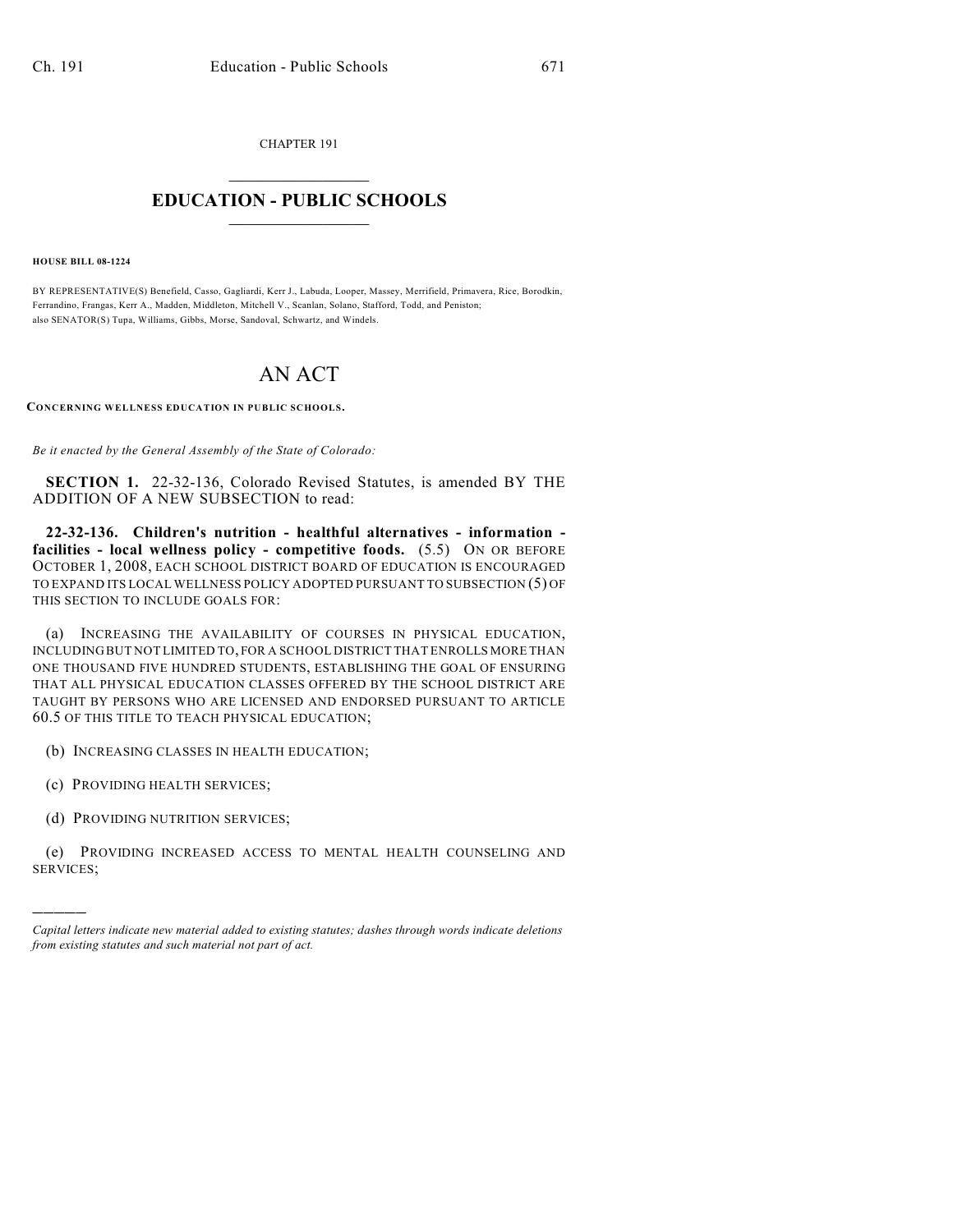(f) DEVELOPING AND MAINTAINING A HEALTHY SCHOOL ENVIRONMENT IN EACH OF THE SCHOOLS OF THE SCHOOL DISTRICT;

(g) INCREASING THE LEVEL OF FAMILY AND COMMUNITY INVOLVEMENT IN DEVELOPING AND MAINTAINING AN EMPHASIS ON HEALTHY LIFESTYLES AND CHOICES TO ENABLE STUDENTS TO RETAIN HEALTHY BEHAVIORS THROUGHOUT THEIR LIVES.

**SECTION 2.** 22-25-102, Colorado Revised Statutes, is amended BY THE ADDITION OF A NEW SUBSECTION to read:

**22-25-102. Legislative declaration.** (3) THE GENERAL ASSEMBLY FURTHER FINDS THAT:

(a) FOR STUDENTS TO REACH THEIR FULL POTENTIAL, SCHOOL COMMUNITIES NEED TO ADDRESS COMPREHENSIVE ISSUES OF STUDENT WELLNESS, INCLUDING BUT NOT LIMITED TO ADDRESSING THE PHYSICAL, MENTAL, EMOTIONAL, AND SOCIAL NEEDS OF STUDENTS;

(b) HIGH-QUALITY PHYSICAL EDUCATION PROGRAMS TAUGHT BY PERSONS WHO ARE LICENSED AND ENDORSED IN PHYSICAL EDUCATION MAY BE A FACTOR IN BATTLING THE RISING INCIDENCE OF OBESITY BY ENSURING NOT ONLY THAT CHILDREN RECEIVE A HEALTHY LEVEL OF PHYSICAL ACTIVITY, BUT THAT THEY ALSO LEARN SKILLS AND DEVELOP KNOWLEDGE THAT WILL ENABLE THEM TO MAINTAIN A HEALTHY LEVEL OF ACTIVITY THROUGHOUT THEIR LIFETIMES;

(c) IT IS THEREFORE APPROPRIATE FOR THE GENERAL ASSEMBLY TO EXPAND THE "COLORADO COMPREHENSIVE HEALTH EDUCATION ACT" TO INCLUDE FUNDING FOR LOCAL STUDENT WELLNESS PROGRAMSTHAT ARE COORDINATED WITH LOCAL COMPREHENSIVE HEALTH EDUCATION PROGRAMS IN PUBLIC SCHOOLS.

**SECTION 3.** 22-25-103, Colorado Revised Statutes, is amended BY THE ADDITION OF A NEW SUBSECTION to read:

**22-25-103. Definitions.** As used in this article, unless the context otherwise requires:

(5.5) "LOCAL STUDENT WELLNESS PROGRAM" MEANS A PROGRAM ADOPTED BY A SCHOOL DISTRICT OR BOARD OF COOPERATIVE SERVICES THAT IS COORDINATED WITH HEALTH EDUCATION AND IS DESIGNED TO PROVIDE SERVICES TO STUDENTS IN ONE OR MORE OF THE FOLLOWING AREAS:

- (a) PHYSICAL EDUCATION;
- (b) NUTRITION SERVICES;
- (c) MENTAL HEALTH COUNSELING AND SERVICES;
- (d) PROMOTION OF A HEALTHY SCHOOL ENVIRONMENT;
- (e) HEALTH EDUCATION;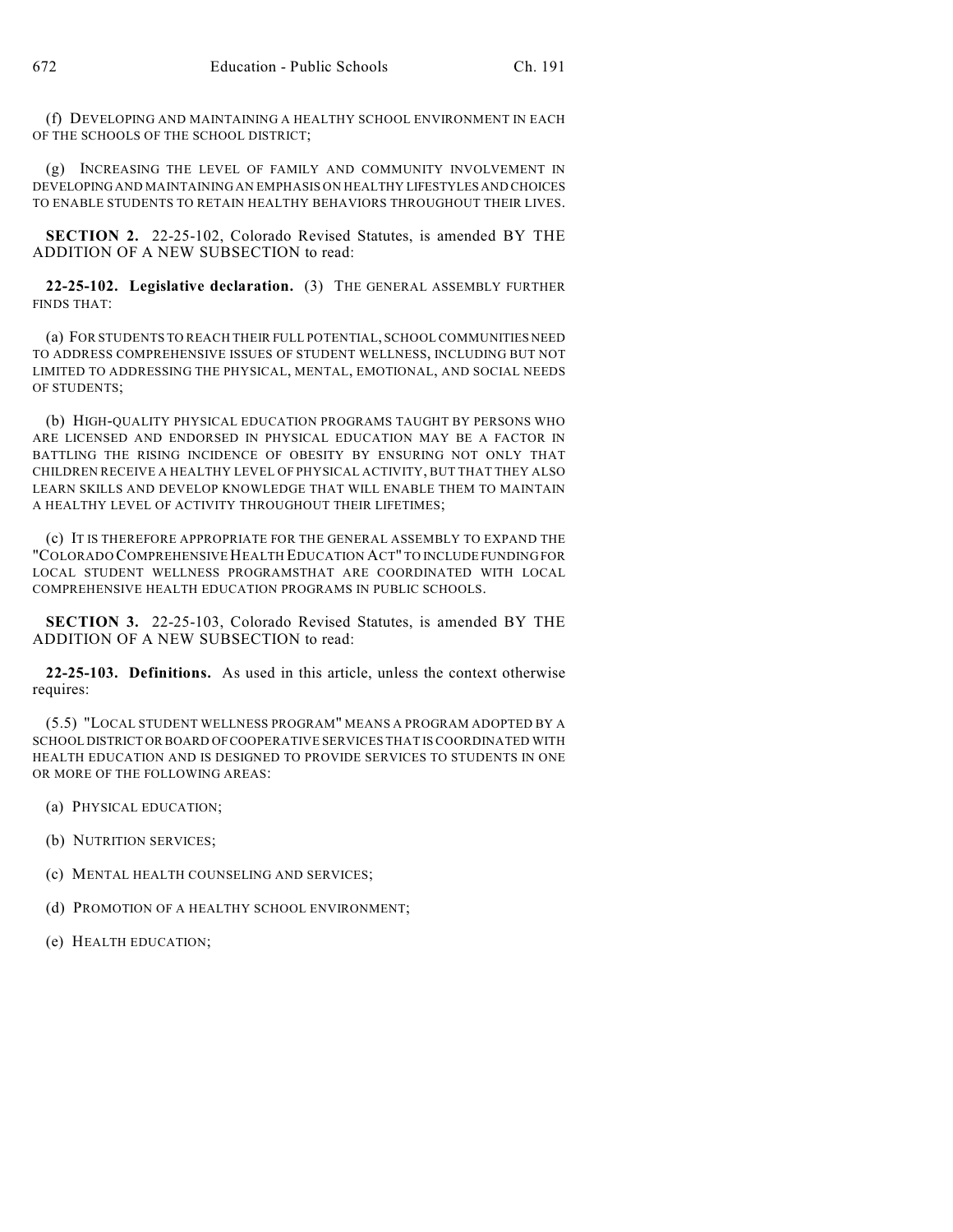(f) HEALTH SERVICES;

(g) INVOLVEMENT OF STUDENTS' FAMILIES AND COMMUNITIES IN SUPPORTING AND REINFORCING HEALTHY CHOICES.

**SECTION 4.** 22-25-104 (1), (2), (3), (4), and (5), Colorado Revised Statutes, are amended to read:

**22-25-104. Colorado comprehensive health education program - role of department of education - recommended curriculum guidelines - allocation of funds - rules.** (1) There is hereby created the Colorado comprehensive health education program, which shall be a voluntary program in which school districts and boards of cooperative services may participate through the creation of local comprehensive health education programs, WHICH MAY INCLUDE COORDINATION WITH LOCAL STUDENT WELLNESS PROGRAMS. Implementation of the Colorado comprehensive health education program shall be a cooperative effort among the department of education, the Colorado commission on higher education, the department of public health and environment and other health education professionals, and participating school districts and boards of cooperative services.

(2) The department of education shall have the authority to promote the development and implementation of local comprehensive health education programs AND LOCAL STUDENT WELLNESS PROGRAMS.

(3) (a) With the assistance of parents, school districts, the department of public health and environment, the Colorado commission on higher education, and other interested parties, the department of education shall develop recommended guidelines for the implementation of local comprehensive health education programs AND LOCAL STUDENT WELLNESS PROGRAMS. The guidelines developed pursuant to this subsection (3) shall comply with the requirements of section 22-1-110.5.

(b) The guidelines developed by the department of education pursuant to paragraph (a) of this subsection (3) shall include, but shall not be limited to, the following for preschool, kindergarten, and grades one through twelve:

(I) The recommended information and topics to be covered in the local comprehensive health education program OR LOCAL STUDENT WELLNESS PROGRAM and the recommended methods of instruction to be used by teachers for such program;

(II) The recommended hours of instruction required to ensure that positive health knowledge, attitudes, and practices are achieved and maintained by the students; and

(III) THE RECOMMENDED HOURS OF INSTRUCTION IN PHYSICAL EDUCATION REQUIRED TO ENSURE THAT STUDENTS NOT ONLY DEVELOP HEALTHY MUSCULAR AND CARDIOVASCULAR SYSTEMS, BUT THAT THEY ALSO DEVELOP SKILLS AND KNOWLEDGE TO ENABLE THEM TO REMAIN ACTIVE AND HEALTHY THROUGHOUT THEIR LIFETIMES; AND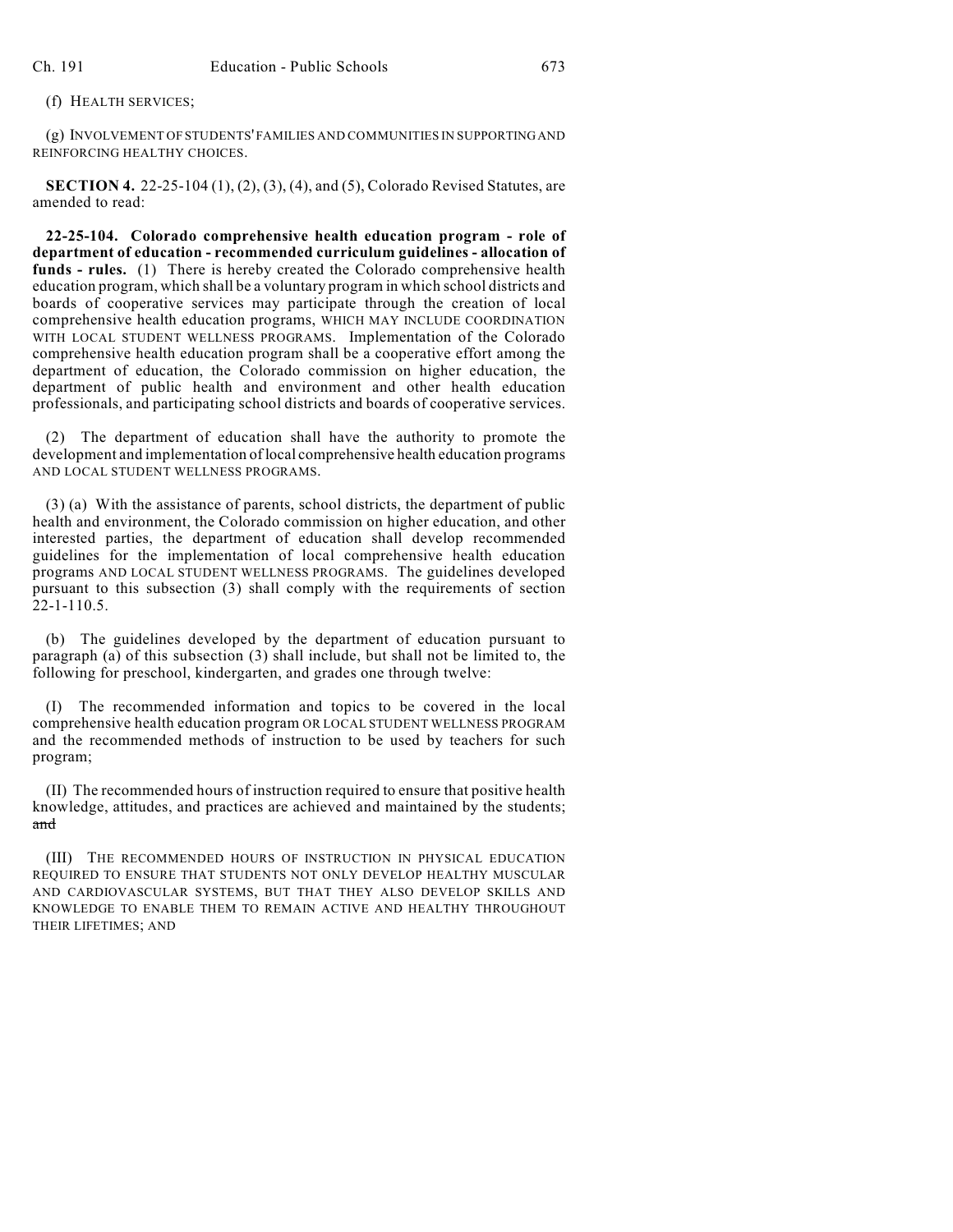$(HH)$  (IV) The recommended training which the school district OR BOARD OF COOPERATIVE SERVICES may require for staff who instruct in local comprehensive health education programs OR LOCAL STUDENT WELLNESS PROGRAMS.

(4) (a) The department of education shall develop a plan for the training of teachers to provide comprehensive health education AND STUDENT WELLNESS and shall promote the proper training of staff in health education AND IN STUDENT WELLNESS PROGRAMS.

(b) As part of the plan to train teachers to instruct in comprehensive health education AND STUDENT WELLNESS, the Colorado department of education and the Colorado commission on higher education shall cooperatively develop course work or instructor endorsements in health, PHYSICAL EDUCATION, and high-risk behaviors education in order that both interested students seeking teacher licensure and practicing teachers may secure endorsement in health education, PHYSICAL EDUCATION, AND OTHER AREAS OF STUDENT WELLNESS.

(5) Upon the request of a school district or board of cooperative services, the department of education shall provide, within available resources, such technical assistance as may be necessary to develop a local comprehensive health education program OR LOCAL STUDENT WELLNESS PROGRAM.

**SECTION 5.** 22-25-105, Colorado Revised Statutes, is amended to read:

**22-25-105. Review of local comprehensive health education programs and local student wellness programs - allocation of funds by the state board of** education. (1) Any A school district or board of cooperative services which THAT is seeking funding for a local comprehensive health education program OR A LOCAL STUDENT WELLNESS PROGRAM under this article shall file an application with the department of education in such form as the department of education shall require. Such AN application FOR A LOCAL COMPREHENSIVE HEALTH EDUCATION PROGRAM shall include provisions for the implementation of a law-related education program for the purpose of reducing the incidence of gang involvement and substance abuse by students through education.

(2) The commissioner or the commissioner's designee, with the assistance of the executive director of the department of public health and environment or his OR HER designee, shall review all applications for review of local comprehensive health education programs AND LOCAL STUDENT WELLNESS PROGRAMS submitted to the department of education.

(3) (a) The state board of education shall establish a review and prioritization process for the allocation of available funds to school districts or boards of cooperative services based upon applications submitted to the department of education and giving due consideration to the guidelines developed pursuant to section 22-25-104 (3) (a). Funding may be made available to districts to implement portions of a comprehensive health education program OR PORTIONS OF A LOCAL STUDENT WELLNESS PROGRAM THAT ARE COORDINATED WITH HEALTH EDUCATION, according to the needs of the individual school district. Pursuant to such THE review and prioritization process, the state board of education shall allocate available funds to such THE APPLYING school districts or boards of cooperative services as the state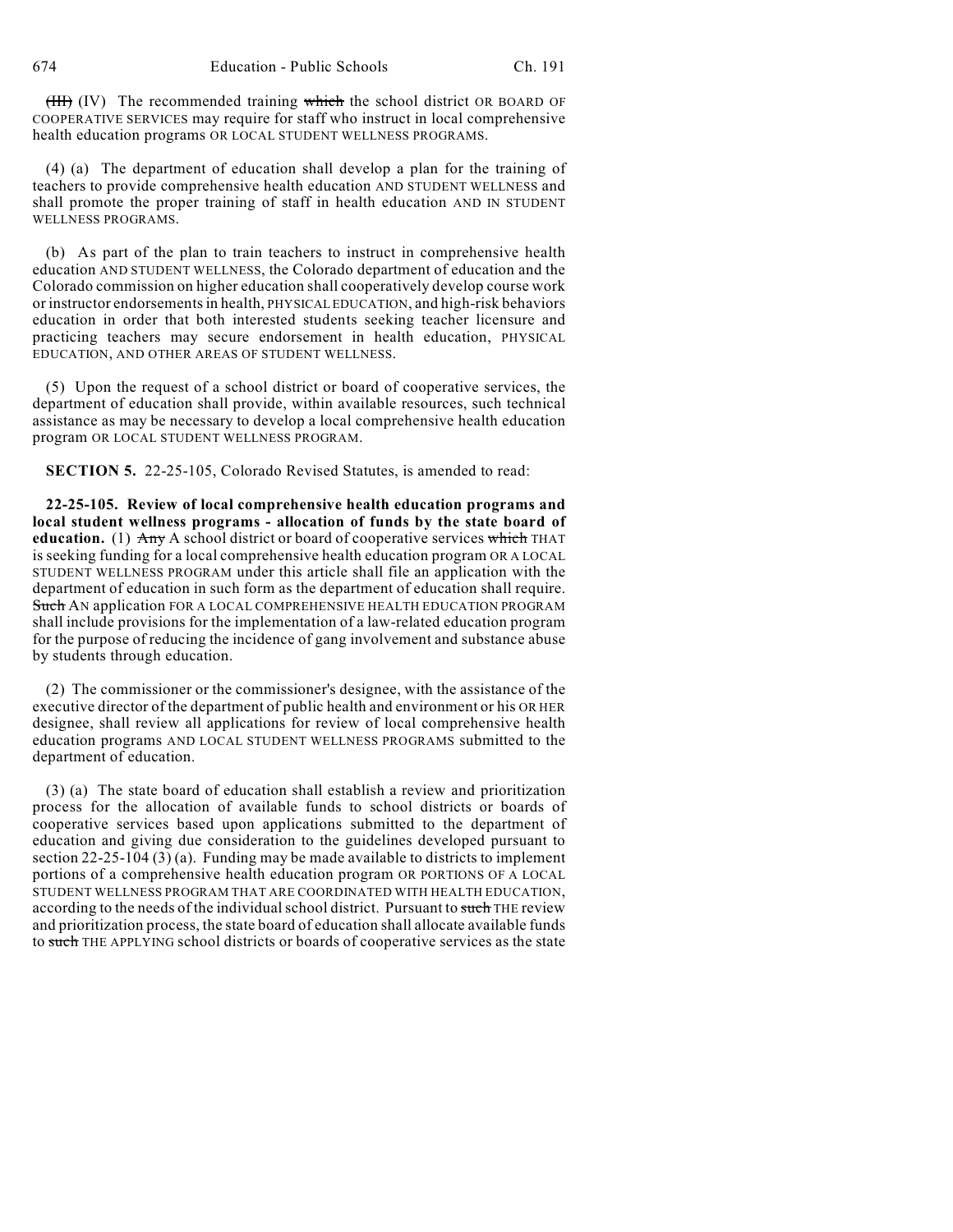board of education finds have planned or developed local comprehensive health education programs which OR LOCAL SCHOOL WELLNESS PROGRAMS THAT will serve the objectives of this article. Funding for local comprehensive health education programs AND LOCAL SCHOOL WELLNESS PROGRAMS may include, but shall not be limited to, the implementation of training programs, in-service education institutes, and curriculum development programs for staff who shall instruct in comprehensive health education No OR FOR STAFF WHO SHALL INSTRUCT IN OR OTHERWISE PROVIDE SERVICES THROUGH STUDENT WELLNESS PROGRAMS THAT ARE COORDINATED WITH HEALTH EDUCATION. THE STATE BOARD SHALL NOT ALLOCATE funds shall be allocated to school districts pursuant to the provisions of this subsection (3) until the department determines the amount of money that will be available for allocation from the Colorado comprehensive health education fund.

(b) If moneys are not available in the Colorado comprehensive health education fund sufficient to fund programs in every school district, the department may establish pilot programs for school districts which THAT express an interest in developing or expanding a LOCAL COMPREHENSIVE HEALTH EDUCATION program OR ONE OR MORE COMPONENTS OF A LOCAL STUDENT WELLNESS PROGRAM, THAT INCLUDE AND ARE COORDINATED WITH HEALTH EDUCATION, and in which there is a need for such A program.

(c) (I) NOTWITHSTANDING ANY PROVISION OF THIS SECTION TO THE CONTRARY, IN ANY BUDGET YEAR IN WHICH THE AMOUNT OF MONEYS AVAILABLE IN THE COLORADO COMPREHENSIVE HEALTH EDUCATION FUND, CREATED IN SECTION 22-25-109, IS EQUAL TO OR LESS THAN THE AMOUNT AVAILABLE FOR THE 2007-08 BUDGET YEAR, THE STATE BOARD SHALL NOT ALLOCATE MONEYS TO A LOCAL STUDENT WELLNESS PROGRAM.

(II) IN ANY BUDGET YEAR IN WHICH THE AMOUNT OF MONEYS AVAILABLE IN THE COLORADO COMPREHENSIVE HEALTH EDUCATION FUND EXCEEDS THE AMOUNT AVAILABLE FOR THE 2007-08 BUDGET YEAR, THE TOTAL AMOUNT OF MONEYS THAT THE STATE BOARD MAY ALLOCATE TO LOCAL STUDENT WELLNESS PROGRAMS SHALL NOT EXCEED THE DIFFERENCE BETWEEN THE AMOUNT AVAILABLE IN THE FUND IN THE APPLICABLE BUDGET YEAR AND THE AMOUNT AVAILABLE IN THE FUND IN THE 2007-08 BUDGET YEAR.

(4) (a) A SCHOOL DISTRICT MAY RECEIVE FUNDING FOR A LOCAL STUDENT WELLNESS PROGRAM ONLY IF IT INCLUDES OR IS OTHERWISE COORDINATED WITH HEALTH EDUCATION.

(b) A SCHOOL DISTRICT OR BOARD OF COOPERATIVE SERVICES MAY RECEIVE FUNDING FOR A LOCAL STUDENT WELLNESS PROGRAM THAT INCLUDES PHYSICAL EDUCATION ONLY IF EACH PERSON WHO TEACHES ONE OR MORE PHYSICAL EDUCATION COURSES IN THE SCHOOL DISTRICT OR FOR THE BOARD OF COOPERATIVE SERVICES IS LICENSED AND ENDORSED PURSUANT TO ARTICLE 60.5 OF THIS TITLE IN PHYSICAL EDUCATION; EXCEPT THAT THIS REQUIREMENT SHALL NOT APPLY TO A SCHOOL DISTRICT THAT ENROLLS ONE THOUSAND FIVE HUNDRED OR FEWER STUDENTS.

**SECTION 6.** 22-25-106 (1), Colorado Revised Statutes, is amended to read: